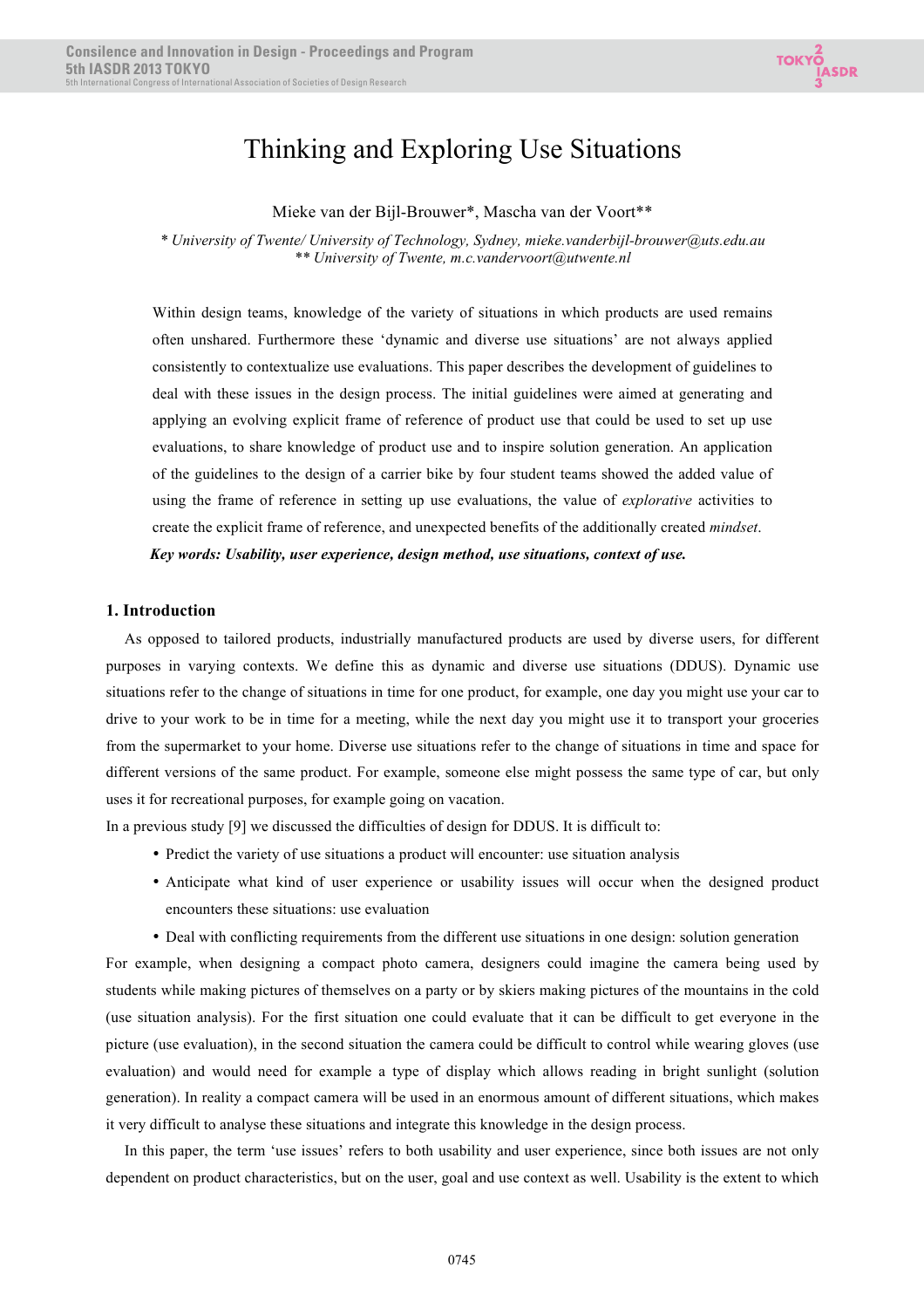a specified user can achieve specified goals with effectiveness, efficiency and satisfaction in a specified context of use [5]. Furthermore we adopt the ISO definition [8] of user experience that states that user experience concerns a person's perceptions and responses that result from the use or anticipated use of a product, system or service.

Design for DDUS, as a research topic is not new in the sense that it recognizes the difficulties of dealing with different users in different contexts. For example, Green and Jordan [4] state that designers should have insight in use situations to be able to design products that are pleasurable to use, whatever the circumstances. Khalid [7] discusses the difficulty of predicting needs, motivation, context and action which are relevant for the creation of user experience. Finally, Johnson [6] states that design problems with regard to usability escalate the more variable and unpredictable the context of use becomes. Although these studies confirm the difficulty of designing for DDUS, they give little guidance on how to deal with this problem in practice. Therefore the objective of this research is to develop a support for dealing with DDUS in design.

Firstly, a retrospective case study in design practice was conducted to analyze how designers deal with DDUS [9]. Three design projects of different companies were studied in which usability was considered an important issue. The case studies showed that all participating product developers were aware of the dynamics and diversity of use situations. In some cases knowledge about use situations was captured in personas, scenarios or other types of documentation to capture a specific use situation aspect. However, knowledge about users, contexts and goals often remained implicit and was mostly not shared. As a consequence, evaluations of solutions tend to have an opportunistic character. Particularly informal evaluations often lack contextualization (see also [10]), partly because designers have limited knowledge of this context of use.

Based on these results a set of guidelines was developed to support designers in dealing with DDUS in the design process. This paper will firstly introduce the initial set of guidelines that was developed. Then we describe an application of the guidelines to a design project in which four student teams designed a carrier bike. Based on an evaluation of this study, we introduce an amended set of guidelines in the discussion and conclusions.

## **2. The initial support**

The objective of this study was to develop a support for product developers to deal with DDUS in their design process. It was decided to develop guidelines that designers can use to develop their own design approach, because this kind of support is flexible to apply. A flexible support will allow for adaption of the design approach to the design situation at hand [1, page 17]. It is not intended to alter current methods of user testing, solution generation or decision-making. Instead it is aimed at creating and applying an explicit frame of reference of use situations and related use issues to: improve the external validity of use evaluations; improve sharing of knowledge of product use; and inspire solution generation.

Firstly, it is expected that the frame of reference will improve the external validity of use evaluations by offering a source to set realistic test conditions. Cushman and Rosenberg [3] state that usability test results may not be valid unless the conditions of the test closely match those of actual product use. Therefore insight in and agreement on these use situations is needed. Secondly, sharing knowledge explicitly would help product development teams in setting requirements and creating usable designs [12]. The explicit frame of reference is expected to contribute particularly to sharing knowledge in order to support decision-making with regard to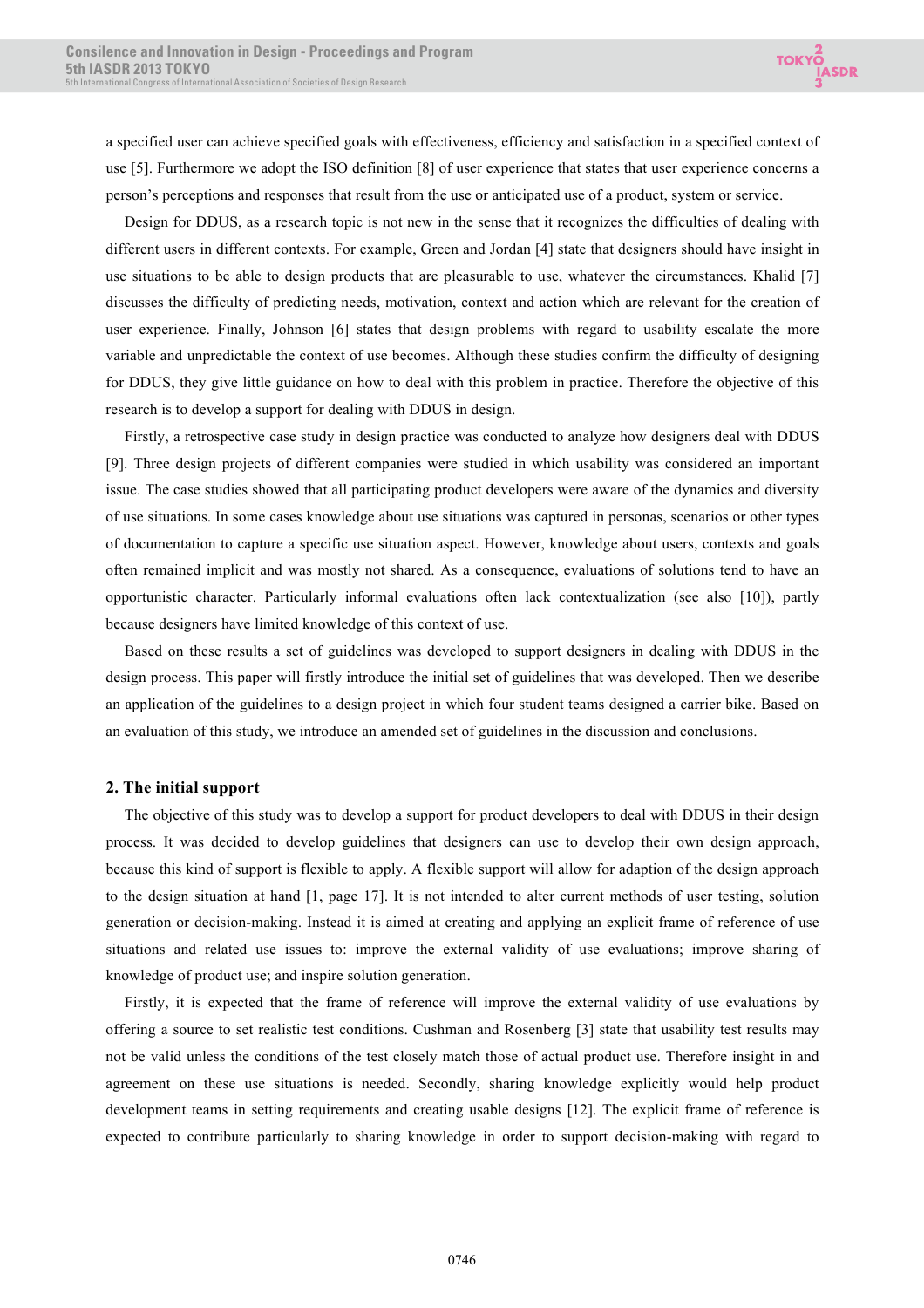selecting solutions and selecting target use situations and issues. Finally solution generation can assumingly be influenced by the frame of reference by acting as a reminder of the targeted use situations.

The guidelines are integrated in a workbook [12] that describes how the frame of reference can be created and how it can be applied. The focus of this support was on its application in use evaluations. Additional to the guidelines, a technique was developed to create a first frame of reference of product use: the Envisioning Use workshop. In the next section we describe this technique. Subsequently we summarize the workbook.

## **2.1 The Envisioning use technique**

The development of the Envisioning Use technique is described in [10] and [11]. The basic idea is to bring members of a product development team together and have them share everything they know and do not know about the use of a particular type of product. This knowledge can be based on what they have learned from user tests, from experiences gathered in preceding similar projects or personal experience with the product. The knowledge is brought together in what we call the 'product use mind map', a wall of flip charts with sticky notes that summarize the knowledge and make it explicit (figure 1).

Through an iterative approach in which this product use mind map was explored in different workshops with experienced designers, we found that the most successful structure of the mind map was to divide sticky notes in knowledge of use situations and knowledge of use issues. Use situations concern possible user, context or goal aspects that a product can encounter while use issues connected to this use situation aspect describe what can, should or should not happen with regard to usability or user experience when a product encounters those situations.

Sharing the knowledge is achieved in the workshop in a structured series of steps: remembering (gathering stories of product use), imagining (brainstorming other possible use situations and assumed related use issues), structuring (deciding upon categories of related sticky notes), experiencing (exploring use situation scenarios in a role-play), targeting (creating priorities in what needs to be solved or exploited), envisioning (brainstorming solutions for the target) and questioning (reflection on the 'knowledge gaps' in the mind map).



Figure 1: an example of the product use mind map created within the Envisioning Use workshop

## **2.2 Initial guidelines to design for dynamic and diverse use situations**

The workbook describes that the product use mind map created in the workshop can serve as a first frame of reference of product use to apply in the rest of the design project. While this product use mind map has a prescribed structure, the format of other frames of reference of product use is at this point still open for exploration. However, it should at least contain an overview of possible use situations and related use issues. Furthermore it should contain a target that defines which use situations and issues will be taken into account in this design process. Designing for dynamics and diversity in use situations requires the following design activities:

• Use situation analysis: analyzing which users and contexts of use the product could possibly encounter and what different situations require from the product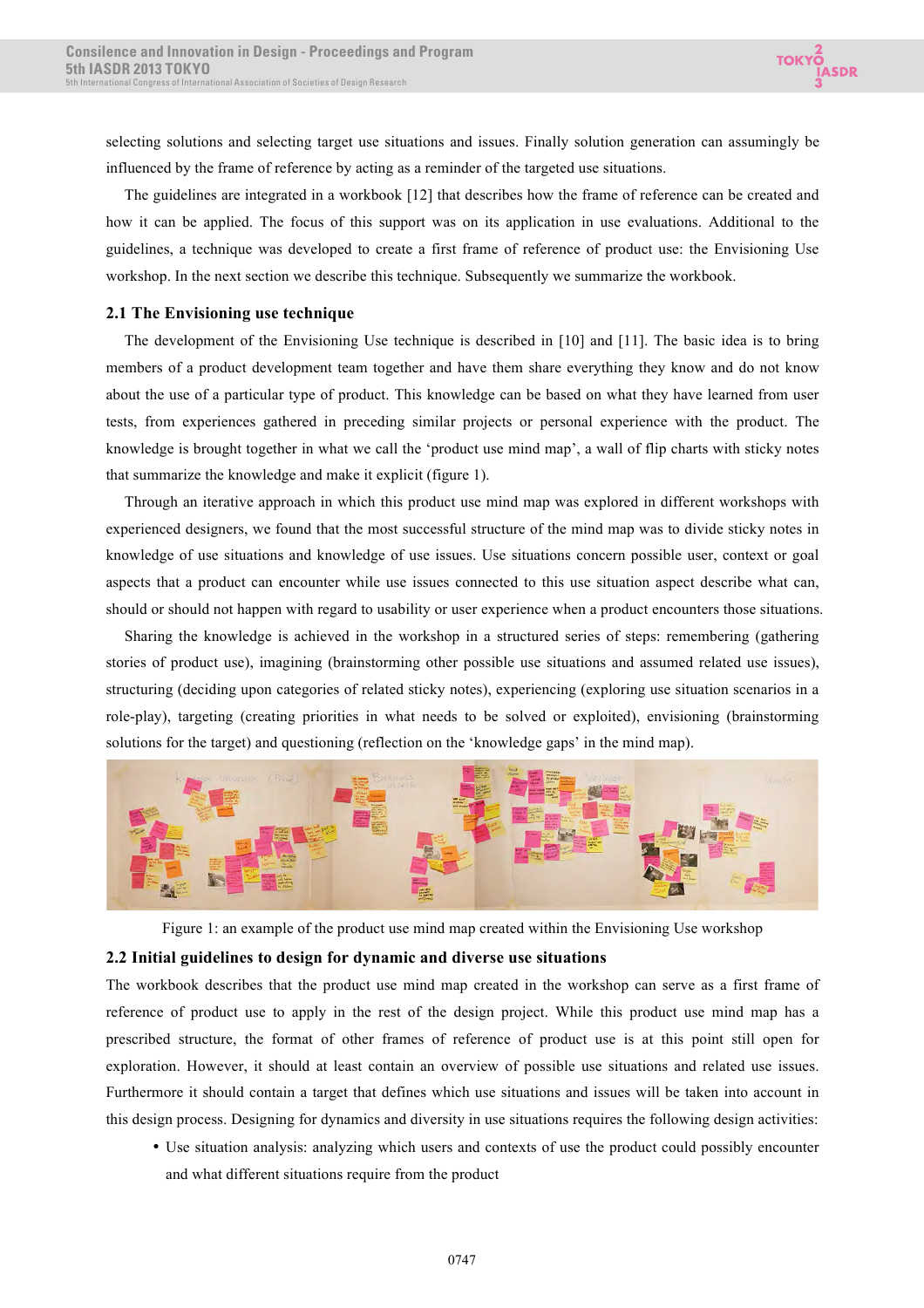

- Use evaluation: anticipating what will happen when a designed product will encounter those situations by evaluating (early) prototypes
- Solution generation: creating solutions to fit the different use situations
- Decision-making: deciding which use situations will be targeted and which issues within these use situations will be addressed. Deciding which solutions to choose.

The design activities relate to the frame of reference in different ways. 'Use situation analysis' is used to create and update the frame of reference. 'Use evaluation' applies the frame of reference by taking the described use situations as test conditions and by translating use issues into research questions. The result of the evaluation can also be used to update the frame of reference with new issues. Solution generation uses the frame of reference as inspiration. Finally it is used in team decision-making as a shared frame of reference for communication.

Because it is impossible to predict in advance the full spectrum of situations a product will meet and which issues will arise during this encounter, the process of design for DDUS has a strong iterative character. Anticipating use situations and related issues will be achieved by gathering 'stories' of use of comparable products and by confronting early solutions with use situations in use evaluations. In those confrontations it will become clearer what important issues and use situations are. This will give new input to targeting and solution generation which in turn will give new solutions to confront with the frame of reference. The frame of reference itself therefore has a dynamic character: it evolves during the design process.

Apart from the basic principles of the guidelines described above, the initial workbook described a number of existing techniques for 'use situation analysis' and their benefits and limitations. Because the focus of the workbook was on the application in use evaluations, it furthermore described in more detail how the frame of reference of product use could be applied in those use evaluations. Less guidance was given on its application in solution generation or communication. Finally some suggestions were given on possible formats for the frame of reference such as a digitized form of the product use mind map created in the Envisioning Use workshop and scenario presentations such as narratives or storyboards. See [12] for a full version of the workbook.

## **3. Method**

To evaluate the applicability and usability of the guidelines described in the workbook and to explore the format of the frame of reference of product use, a student project was set up to apply the guidelines to a design project. To simulate a realistic design context as much as possible a real client was asked to provide a design brief. The research questions that will be discussed in this paper are:

- How was the frame of reference of product use created? What are the most useful activities in creating and updating the frame of reference?
- How was the frame of reference applied? Did it improve the external validity of use evaluations?

## **3.1 Set up**

The guidelines were evaluated by students who participated in an elective course for the master Industrial Design Engineering of the University of Twente. To introduce the guidelines and the Envisioning Use technique, students were offered the initial workbook, as described in 2.2. Further instructions on the use of the guidelines were given in a lecture. The Envisioning Use workshop was taught in a tutorial in which the students applied the complete workshop, facilitated by the researcher, to a fictive case. The students received weekly coaching by the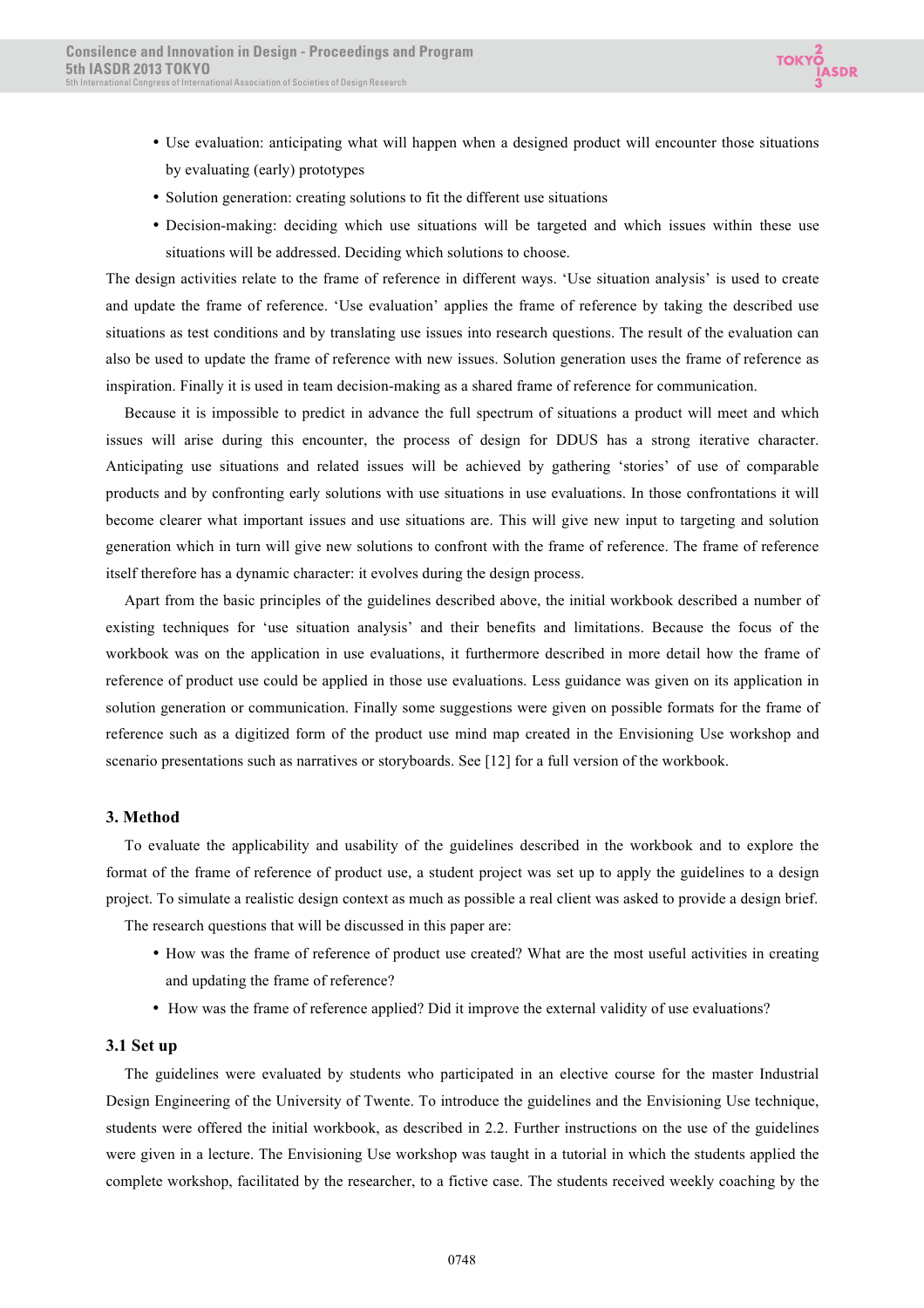instructors and the client gave feedback concerning the result of the project in an intermediate and final presentation session. The project was executed in about 140 hours (5 European credit points) within eight weeks.

#### **3.2 Case**

Four teams of five students participated in the project. The case was offered by the Dutch company 'Bongo Innovations BV' and considered the redesign of a carrier bike, which is a bike with a large box at the front, which is currently mainly used in the Netherlands by parents to transport their children. This case was chosen because its use situations contain many dynamic and diverse aspects such as roads and weather conditions, age and size of children, other luggage to transport, parking space etc. At the time of the project (spring 2011), Bongo was about to introduce their first carrier bike to the market.

#### **3.3 Data gathering and analysis**

To answer the research questions, insight was needed in the design *process*, particularly how use situation analysis and evaluations were used to update the frame of reference and how the frame of reference was used to set up evaluations. This could be partly derived from studying the *results* of the design process in a portfolio that students were explicitly asked to create. The portfolio showed both the evolution of the design solutions as well as of the frames of reference of product use. Furthermore students were asked to keep a log of their design activities, and write brief reports of each use situation analysis or evaluation activity. Finally students were asked to write a short process evaluation after the project in which they reflected on the project and the application of the guidelines. An additional group interview was conducted to confirm and complete the insights from these studies.

To analyse the design process, insights from the log, portfolio, analysis reports and written process evaluation were used to generate a summary of the approach of each team. Then, a group interview was set up to firstly confirm this analysis and where necessary fill in gaps in the information. The interview was transcribed completely. Finally, relevant sections of the transcripts and written process evaluation were identified and assigned to the research questions.

#### **4. Results**

Although the results from all four teams were included in data analysis, we only summarize the general results of two teams here, which will be used hereafter to illustrate the answers to the research questions. Team 1 initially chose to focus their design project on a use situation domain that was suggested by the client: using a carrier bike at holiday parks by the employees (cleaners, catering, technical service) to transport their tools or goods to and from cottages and other park buildings. The team found out at their first verification step that this target market was not interested in using a carrier bike for this purpose. They then chose a new target use situation, which concerned a carrier bike to rent to parents on vacation in holiday parks to transport their children in and around the park. The main issue they focused at in their solution is to make the bike particularly attractive for children so they could persuade their parents to rent the bike (Figure 2a).

Team 1 created five consecutive versions of a frame of reference in a mind map format, illustrated by collages of the use context. The frame of reference was updated after each analysis or evaluation study and after each workshop and/ or change of target. For example, when they decided to change their target to rental to holiday park visitors, they explored which issues would be important for this use situation by means of a scenario analysis and added these issues to the frame of reference. A selection of the resulting target mind map is shown in figure 2b.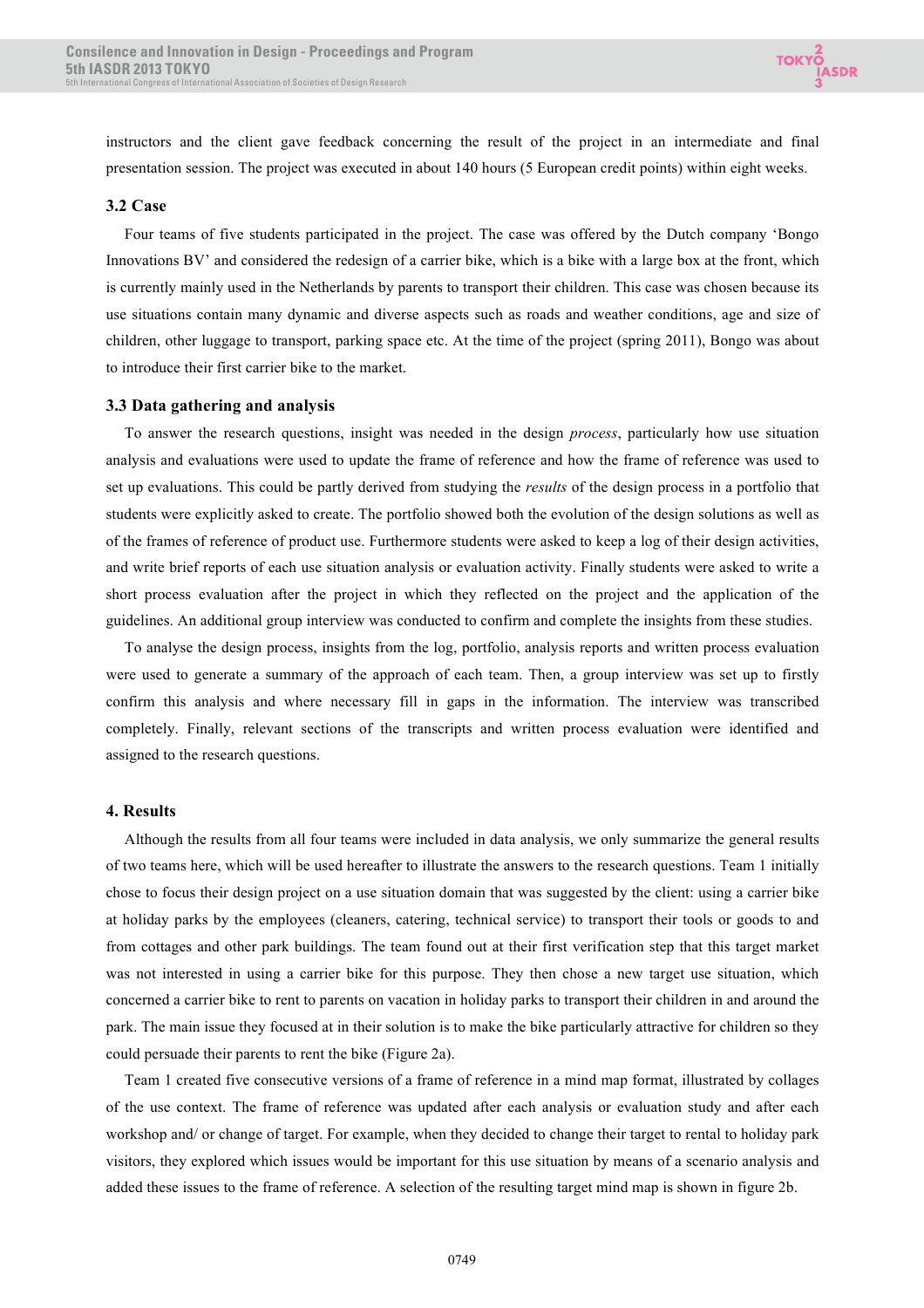



Figure 2a: team one's design for a carrier bike to rent at holiday parks to families, and Figure 2b: selection of the mind map of team one created after a change of target, with use situation aspects (pink) and use issues (yellow).



 Figure 3: team two's design for a carrier bike with hood to use in different weather conditions while keeping contact between parents and children

Team 2 chose the situation in which carrier bikes are currently mainly used: to transport children in the city by parents. They initially focused at the design of a carrier bike that can be adjusted to the changing physical and emotional needs of growing children. Although parents were interested in this concept, they had to focus on a more specific issue to be able to finish their project within time. This issue concerned the different weather conditions in which the bike is used. Their final design solved this issue by means of an adjustable hood that allowed children to look around and allowed parents to keep contact with the children (figure 3).

Team 2 created four versions of the frame of reference in a mind map format and used storyboards to show the connection of their solution to the use situation. They updated the frame of reference after each workshop or brainstorm and before the first presentation session. The first two versions were aimed at family issues in general, a third one aimed at the ages of children and a fourth one aimed at different weather conditions (figure 4b). The consecutive frames of reference were added to one poster representation to show the connection between the different frames (figure 4a).

## **4.1 Creation of the frame of reference of product use**

The first research question concerned how the frames of reference were created. All teams created a first frame of reference in the Envisioning Use workshop. Subsequently, use situation analysis techniques such as consulting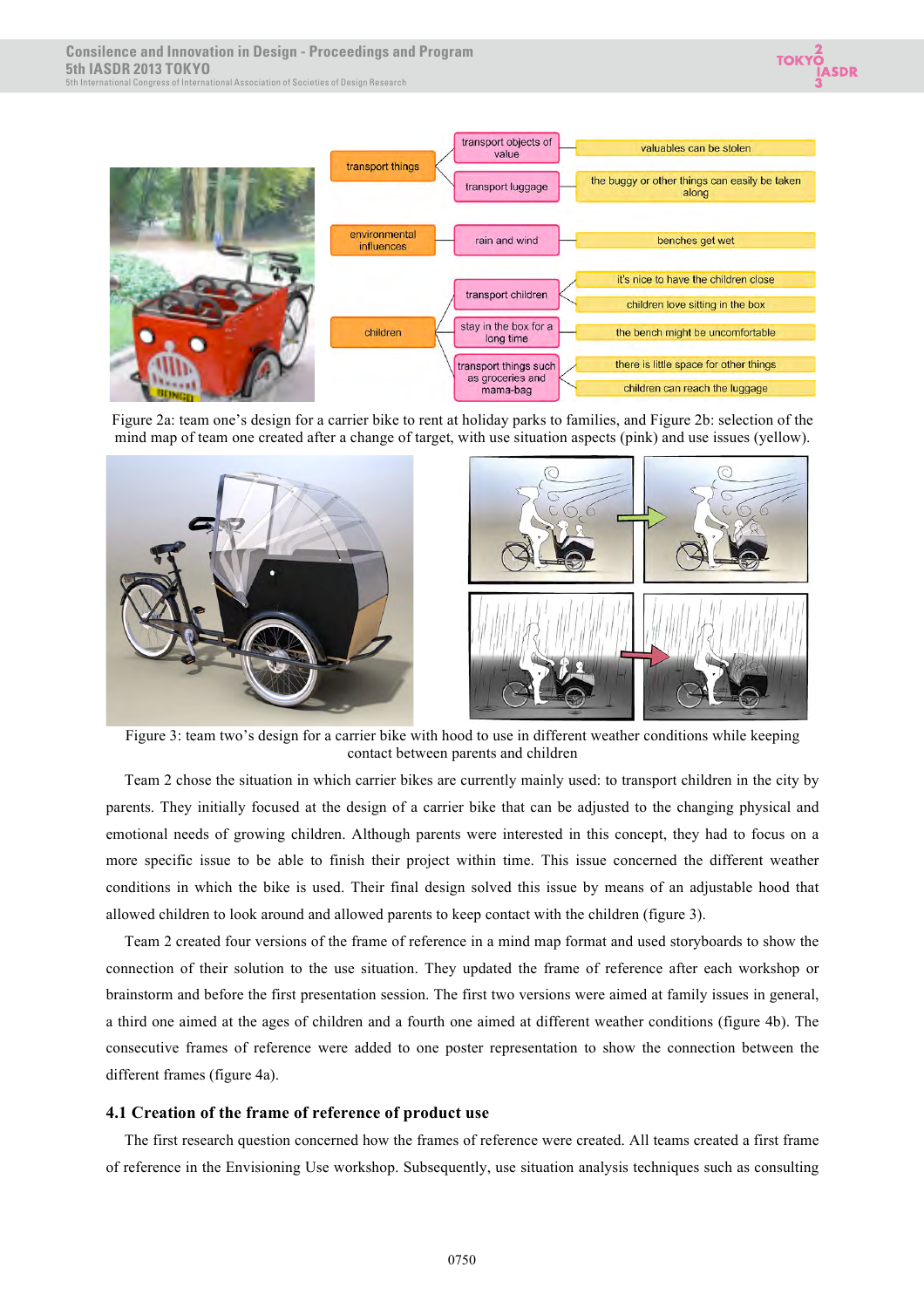

literature, consulting online forums, user interviews and online surveys were used to gather new insights or confirm assumptions. What is important to notice here is that information could only be added to the frame of reference when it was connected to particular issues concerning the product. For example team 2 conducted a literature analysis of children's changing thinking level, physical and social abilities and interests. To be able to use this information in the design process, it first needed to be explored if these characteristics would have any relevant influence on the use of the carrier bike. Therefore they executed an extra envisioning use workshop to connect those characteristics to bicycle issues. One of the resulting issues they added to their frame of reference was that younger children want to keep visual contact with their parents and therefore sit face backward, while older children want to sit face forward to be able to look around.



Figure 4a: the complete frame of reference of team 2 in a mind map poster format and Figure 4b: a selection of the mind map aimed at a hood to use in different weather conditions.

On the other hand some types of analyses gave directly insight in how certain usability issues related to a use situation, for instance quotes from online review forums were used for this purpose: "riding the bike with four children and a lot of groceries [use situation] is not heavy when you use an electric powered bike [use issue]". This connection between use issues and use situations is necessary to be able to select relevant test conditions for use evaluations. A simple example is that when you want to evaluate the preferred position of children in the box, it is important to include children of different ages.

Apart from the initial workshop, other 'internal' activities were employed to explore use situations and how they connect to use issues. Internal activities concern techniques that rely on assumptions because no end-users or other evidence is used to confirm the use issues. These techniques included different versions of the Envisioning Use technique. Three teams applied the workshop also in later stages to share newly acquired information and link it to case specific issues or to imagine issues for a newly defined target. The first purpose is illustrated in the example of the preferred position of children of team 2 described above. The latter purpose can be illustrated by an example of team 1 who executed a new workshop to explore the issues related to the newly defined target group. Apart from the workshop, scenario analyses were used to explore use situation – use issue relationships, in which scenarios were written and explored individually or in a group, as explained by the following students: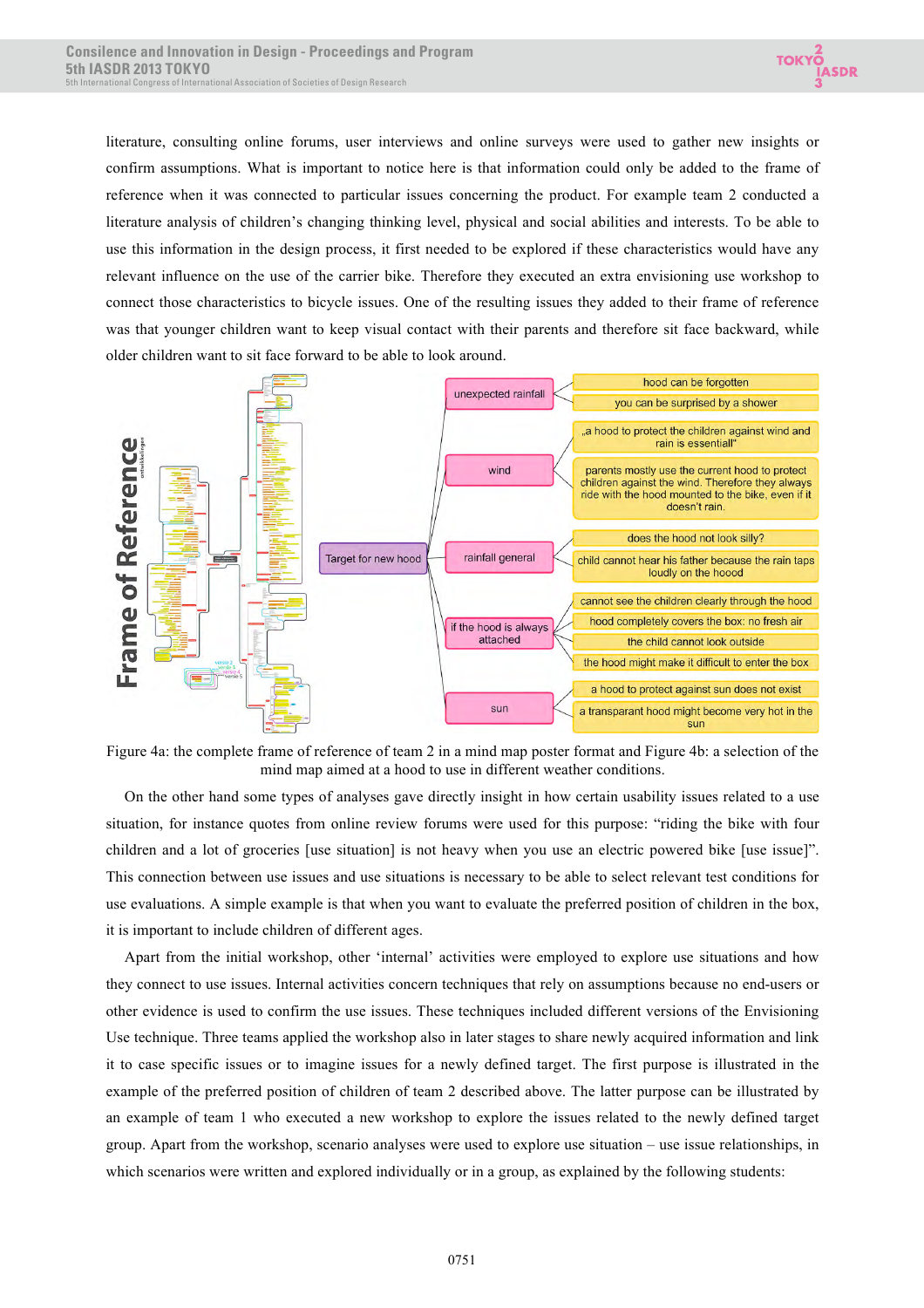

*Student A (team 1): "we used the scenarios to create the mind map and then we worked with the mind map" […] Student B (team 1): "yes, we all wrote scenarios and from that we derived a couple of use issues"* 

While the explorative activities were used to add issues to the frame of reference, use evaluations turned out to be very important to verify those issues. Team one lost some time because they initially targeted the holiday park employees who turned out not to be interested in the carrier bike. The idea was to have the bike used by for example cleaners and technicians to transport their tools from one cottage to another. They then built a frame of reference of product use, based on assumptions from a workshop and a scenario analysis. However, in an interview it turned out a carrier bike was not considered desirable by the holiday park managers, because it was too large and inflexible for the cleaners and too small for the technicians' tools. This shows that verification of assumed issues should be done as soon as possible to prevent loss of time.

Evaluations did not only lead to verification of assumptions, but also resulted in new issues and related use situation aspects. For example, when team 1 showed their sketches of carrier bikes for a holiday park to parents, parents indicated that children with different interests might be more or less attracted to the selected theme for the appearance of the bike.

When we consider how the above-mentioned activities were used to create the frame of reference, it can be concluded that 'use situation analysis' is only useful for an update of the frame of reference when it explores use issue – use situation relationships. Both the internal as well as the external explorative activities resulted in a large addition of new issues. The evaluative activities also added new issues to the frame of reference, but were particularly useful to verify issues or use situation aspects.

#### **4.2 Application of the frame of reference of product use**

Team one used the frame of reference in their user test to decide upon the test conditions, for example different aged children and children with different interest were selected to participate. It was not possible to do the test at a holiday park, but the most important use situation aspect, that children and parents walk around together, was simulated by going to a school when it was out. The frame of reference was also used to set research questions by selecting the most important issues that they wanted to have confirmed, for instance 'children are not interested in the theme of the box'. One of the other teams, team 3, based their test conditions and research questions on the explicit frame of reference as well.

Team 2 selected less focused test conditions. Their set up was rather opportunistic in that they chose a place to test the prototype of their design for a hood at which they were not sure they could find parents that have experience with riding a carrier bike in different weather conditions. The team eventually only interviewed four passers-by who had no experience with carrier bikes. Their research questions concerned only two higher-level issues: perceived appearance and functionality. The fourth team neither used their explicit frame of reference to set up their evaluation. Their research questions were also rather high level. However, their test conditions did correspond with the description of the target user and environment, which they had defined earlier in the project.

As mentioned above, questions in the frame of reference were used to guide use *evaluations*. Questions were used to guide use *situation analyses* as well. They could be based on the questioning step in the Envisioning Use technique or on scenario analysis. Team 1 kept the questions explicit in the frame of reference and executed different types of analyses to get them answered. For example, they made assumptions and connected questions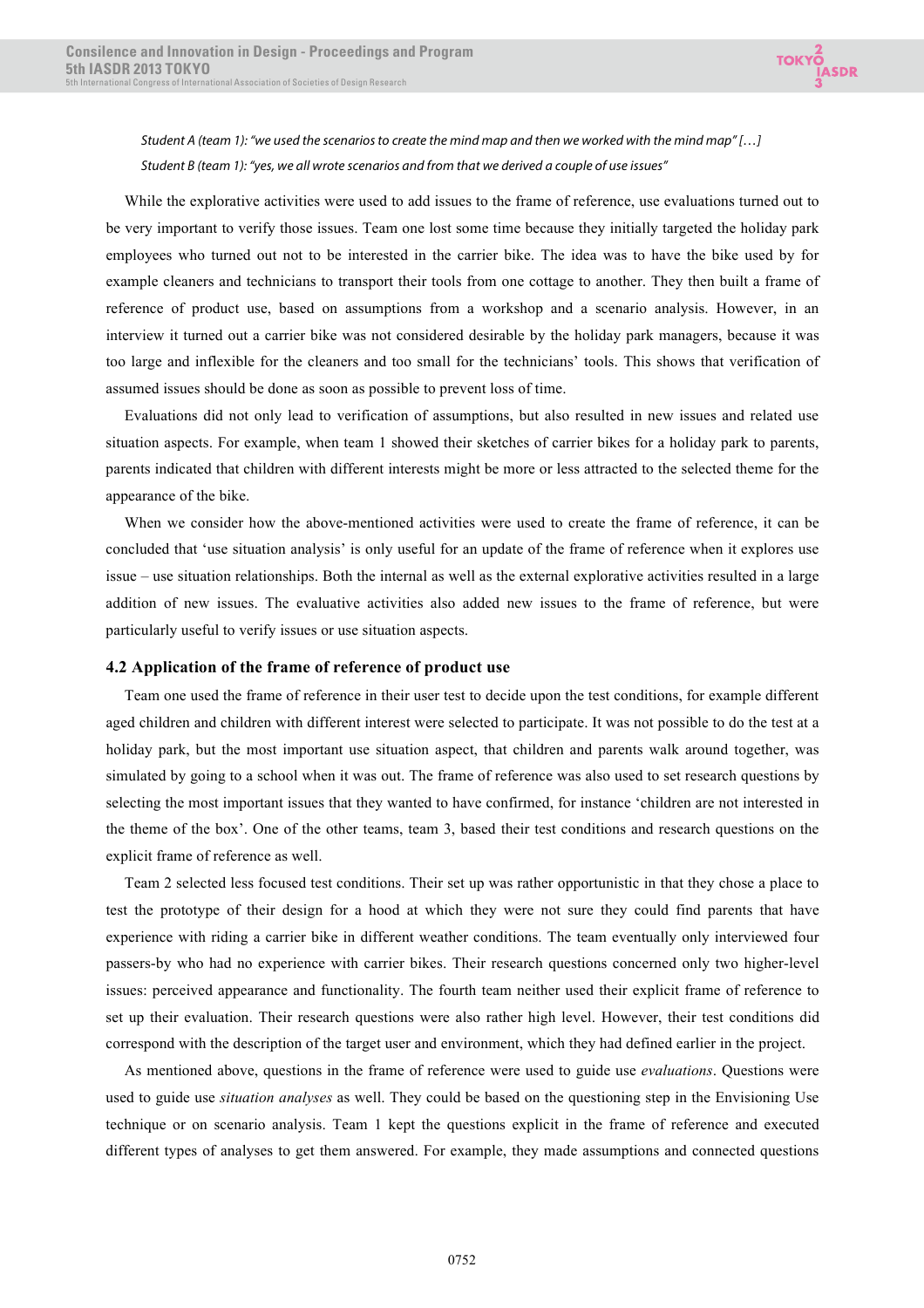with regard to renting bicycles explicit in their frame of reference after doing a scenario analysis for this target, for example 'would parents rent a bike at a holiday park?' This question was later answered by interviewing parents.

Team 2, who did not use the frame of reference in their final evaluation, indicated they did not apply the frame of reference, particularly due to the mind map format they used:

*Student (team 2): Eventually the frame of reference is something we only made 'for the course', and not something we experienced as a convenient tool to structure the process […]. Without an explicit frame of reference it would probably be even more difficult to keep an overview of all relevant issues and situations, but if a more usable way could be found to visualize the frame of reference, the method would definitely benefit.*

So although they used the same kind of format as team 1 for their frame of reference, they did not experience it as valuable for their design process.

Comparing the results of team 1 and 2 indicates that the frame of reference supports setting up test conditions. Conversely it cannot be concluded that the test conditions cannot be set without the frame of reference, because team 4 set up a realistic test environment without explicitly using the frame of reference. Apart from using the frame of reference to set the test conditions, the results suggest that research questions are more focused when the frame of reference is used. The two teams that did not use the frame of reference to set up their use evaluations, defined research questions that were less focused than the research questions of the teams that did use the frame of reference in doing so. In general the explicit frame of reference was not used enough according to some students.

## **4.3 Thinking in use situations**

An unexpected result of the projects was that students indicated that the approach was particularly strong in getting the knowledge in the head and thereby taking it into the design process.

*Researcher: "how did this project differ from other projects? User centered design is not new for you*

*Student A (team 2): that's right, but usually a lot later, only when you have a solution and you do a user test […], but not from the beginning.*

*Student B (team 2): yeah, now you design more for them, you are really from the beginning, with the workshop and all that, in your mind dealing with use situations and issues.*

The importance of this mindset or implicit frame of reference can be seen in the work of team 2. They executed multiple workshops to explore use situations and issues, but they acknowledged they did not really use the explicit frame of reference. However, their solutions are clearly based on the issues that resulted from these workshop sessions. For example the issue 'keeping contact with children while protecting them from different weather conditions' is clearly integrated in their solution of a hood. This mindset was created by exploring issues in internal activities such as 'imagining' in the Envisioning Use workshop. Apparently this leads to both an addition of use issues to the explicit frame of reference, as well as to a mindset that supports solution generation.

## **5. Discussion**

## **5.1 Exploring use situations**

The initial workbook distinguished the design activities 'use situation analysis' and 'use evaluation'. The study shows that it is important to connect use issues to use situations in the frame of reference if you want to use it to set up evaluations. Therefore, in the creation of the frame of reference it is important to explore how use situations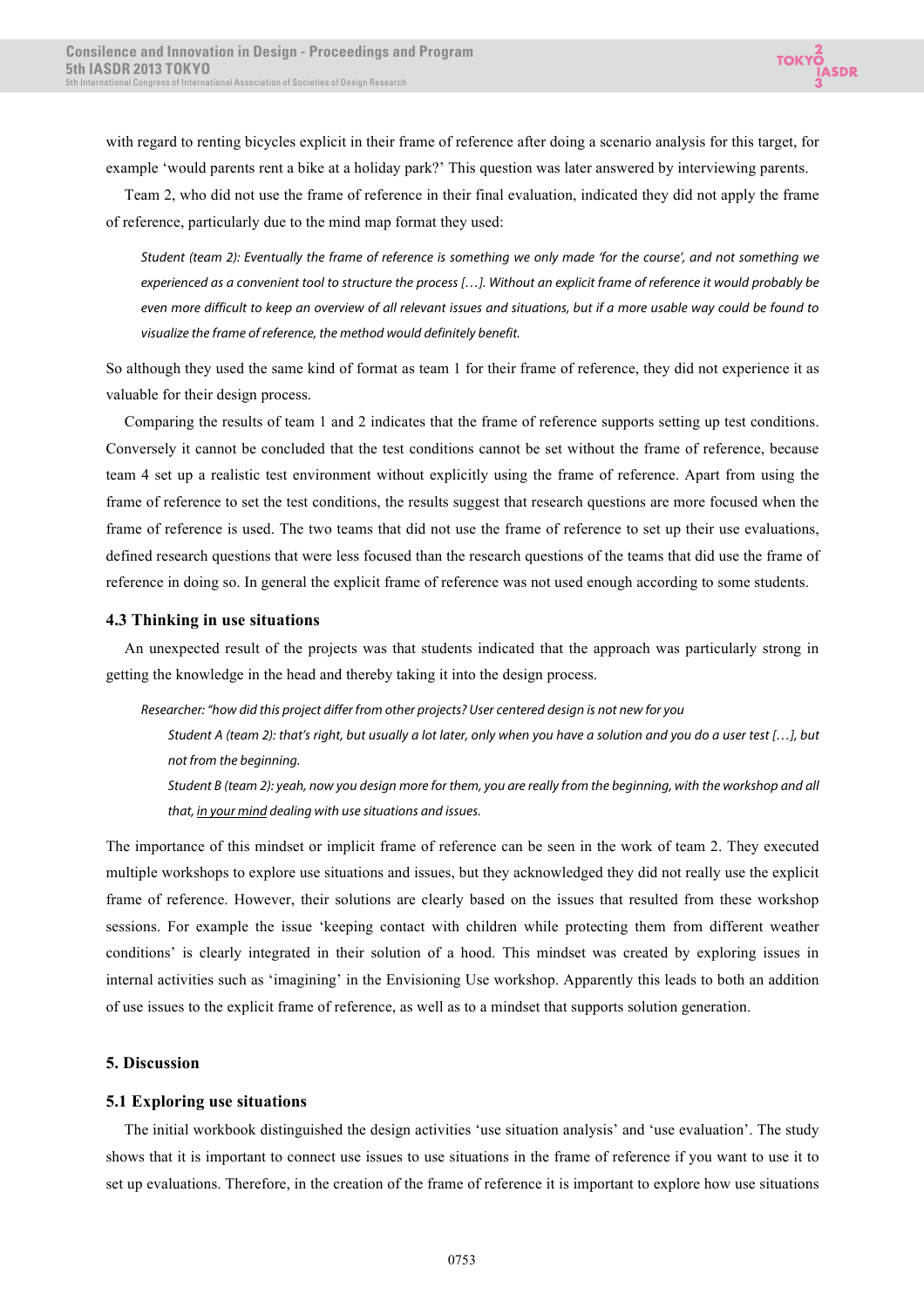and use issues are connected. The term 'use situation analysis' in the workbook suggests that use situations can be analyzed independently of use issues. However, the relevance of use situations can only be defined when it is clear what influence they have on use issues. Although the explanation of the activity in the workbook mentions that 'to get insight in 'discriminating situation aspects' it is necessary to connect them to use issues', the term and explanation may have caused confusion.

Therefore it seems appropriate to replace that term in the guidelines by 'exploration' (rather than 'analysis') of use situations. Internal exploration techniques can lead to a quick generation of assumed issues, which can be verified later. The imagining step in the Envisioning Use technique can be used for this purpose. Scenario analysis is another means to achieve this goal. As Carroll [2] already concluded, scenarios evoke reflection about design issues. This was confirmed by the results of the teams that employed scenarios for this purpose.

To gather facts instead of assumptions on use situation aspects and issues, 'external explorations' can be conducted such as reviews of competitor or previous products. Those activities differ from use evaluations in that they do not consider evaluation of solution representations such as prototypes. They are explorative when open questions are posed, but can also be used to verify issues that result from internal exploration activities. Questions posed concern experienced use issues with regard to competitor or preceding products (e.g.: 'are you able to talk with your children in your current carrier bike when it is raining?') or anticipated needs for future use situations ('would you rent a bike at a holiday park?').

Because in explorations we distinguish internal and external activities in relation to resulting assumptions and facts, this division can be made for evaluations as well. As mentioned above, verifying assumed issues for future solutions in external evaluations is important. In early design phases it is also useful to base use issues on internal kinds of evaluations, such as testing yourself or testing with colleagues or family [10], even if these evaluations only lead to assumptions. This study does not give direct evidence that the frame of reference was updated based on these kinds of evaluations. Moreover, it did not show that the frame of reference was used reciprocally to contextualize those internal evaluations. Since some students indicated that they did not use the frame of reference for evaluation purposes, or did not use it enough, it can be concluded that this main goal of the frame of reference needs more explanation in the workbook.

Based on these conclusions, a new model of design activities related to the creation of the frame of reference was developed and is shown in figure 5. The main distinction with the initial guidelines is that internal and external activities are distinguished to highlight the differences between the two with regard to resulting assumptions and facts. Furthermore the term 'exploration of dynamic and diverse use situations' is introduced to stress the importance of connecting use situations to use issues.

#### **5.2 Creating a shared vision on product use**

Apart from the explicit frame of reference, the results clearly show the importance of the implicit frame of reference, or mindset that is created during the design project. Since one intended goal of the explicit frame of reference was to improve the 'extent to which product use information is shared', the implicit frames of reference should be aligned as much as possible to result in a common mindset or 'shared vision on product use'.

A shared vision on product use is necessary to make well-founded design decisions. The assumed influence on the extent to which product use information is shared was expected to result from the extent to which the frame of reference was made explicit. However, the study did clearly show that the mindset and consequently a shared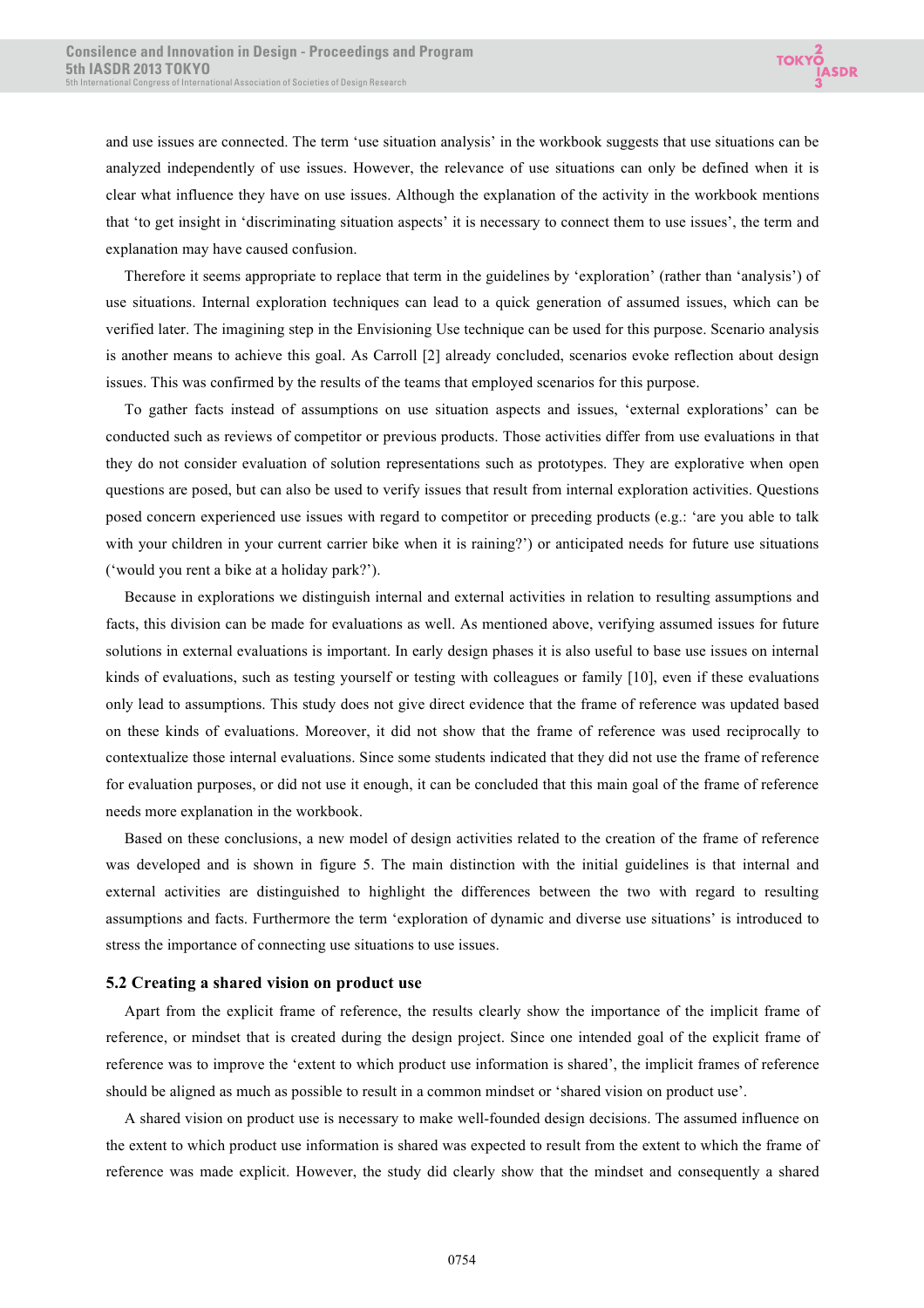vision were positively influenced directly by doing the workshop, without the necessity of keeping an explicit frame of reference. Our analyses of the application of the Envisioning Use technique in professional design practice [11] already showed that the interactive character of the workshop supports creating a shared vision on issues that are important in the design process.

This means that when new information about product use becomes available during the design project, this information could be added to the shared vision by means of either an update of the explicit frame of reference, or a jointly executed explorative activity such as the Envisioning Use technique. Integrating the knowledge transfer in a workshop allows at the same time for a further internal exploration of the newly gathered information.



Figure 5: model of design activities connected to the frame of reference of product use in the amended workbook

# **6. Conclusion**

This paper described a study in which we evaluated guidelines to take DDUS into account in the design process. The guidelines were aimed at generating and applying an explicit frame of reference of use situations and connected issues. From an application of the guidelines to a student project can be concluded that the explicit frame of reference supports setting both test conditions and research questions for evaluations. Furthermore, the frame of reference of product use can be created and updated by means of techniques which *explore* the relations between use situations and use issues or *verify* assumed relations. The explorative activities do not only result in an explicit frame of reference of product use, but in a mindset of DDUS as well. Jointly executed explorative activities such as the Envisioning Use technique consequently result in a shared vision on product use.

Based on these conclusions a new workbook was developed. The main differences with regard to the initial workbook are summarized in the following guidelines:

- Make all members of a design team aware of dynamic use and create a common mind set by having members actively work with information about use (Envisioning Use workshop)
- Explore use issues related to chosen use situations (scenario analysis, Envisioning Use workshop)
- Learn about future use from analysing current and anticipated experiences (external DDUS exploration)
- Use targeted use situations to set test conditions for use evaluations (external/ internal use evaluations)